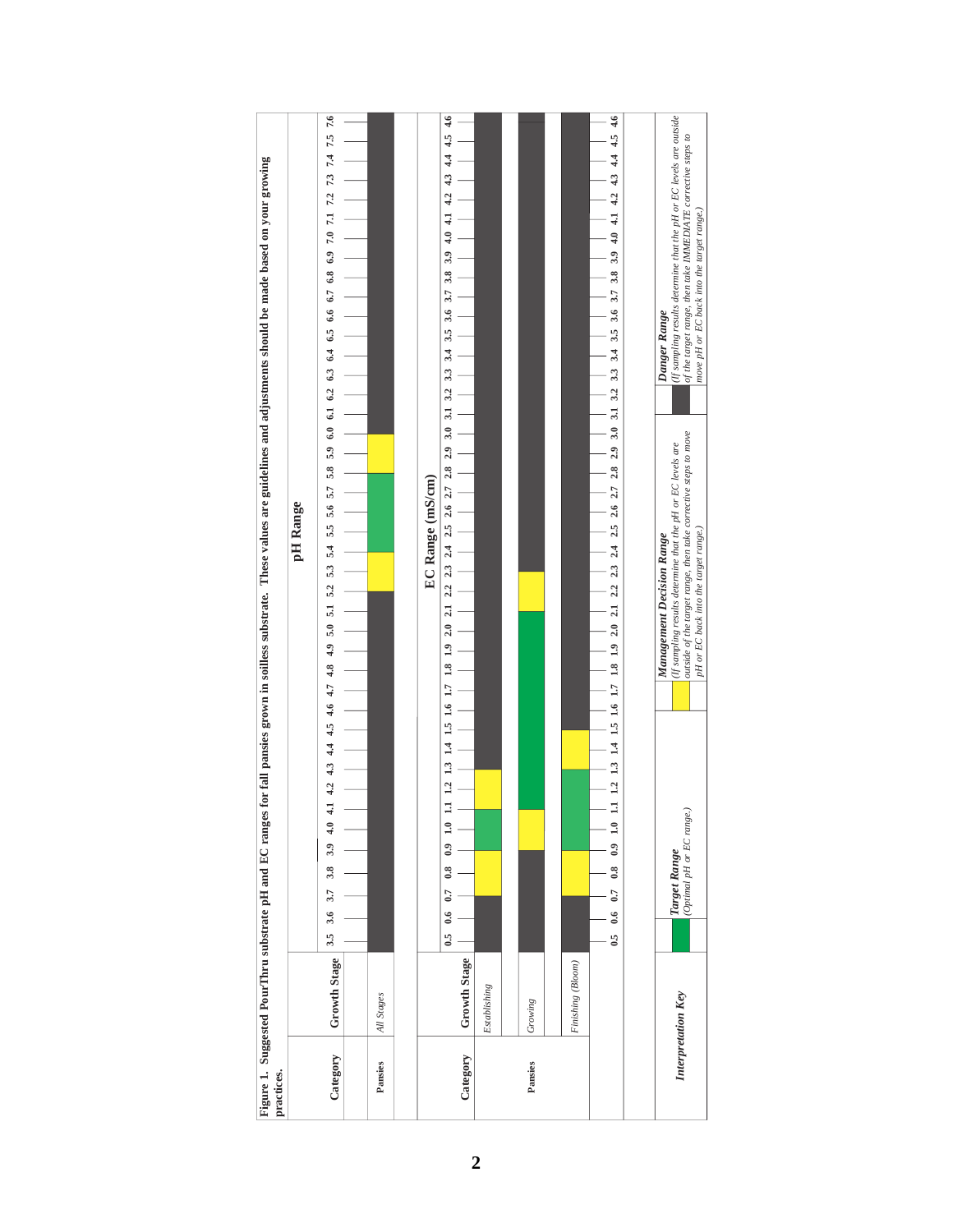PourThru pH chart for pansies. **PourThru pH chart for pansies.**

| $\overline{C}$<br>$\mathbf{\circ}$<br>$\infty$<br>r<br>$\mathbf{\circ}$<br>LO<br>4<br>S<br>$\mathbf{I}$<br>$\mathbf{I}$<br>1<br>$\boldsymbol{\sim}$ | Crop: Pansy<br>Starting Date (week 0) _<br>Ending Date |  | Target pH Range: 5.4 to 5.8<br>Upper pH Decision Range: 5.8 to 6.0<br>Lower pH Decision Range: 5.2 to 5.4 |  |  |
|-----------------------------------------------------------------------------------------------------------------------------------------------------|--------------------------------------------------------|--|-----------------------------------------------------------------------------------------------------------|--|--|
|                                                                                                                                                     |                                                        |  |                                                                                                           |  |  |
|                                                                                                                                                     |                                                        |  |                                                                                                           |  |  |
|                                                                                                                                                     |                                                        |  |                                                                                                           |  |  |
|                                                                                                                                                     |                                                        |  |                                                                                                           |  |  |
|                                                                                                                                                     |                                                        |  |                                                                                                           |  |  |
|                                                                                                                                                     |                                                        |  |                                                                                                           |  |  |
|                                                                                                                                                     |                                                        |  |                                                                                                           |  |  |
|                                                                                                                                                     |                                                        |  |                                                                                                           |  |  |
|                                                                                                                                                     |                                                        |  |                                                                                                           |  |  |
|                                                                                                                                                     |                                                        |  |                                                                                                           |  |  |
|                                                                                                                                                     |                                                        |  |                                                                                                           |  |  |
|                                                                                                                                                     |                                                        |  |                                                                                                           |  |  |
|                                                                                                                                                     |                                                        |  |                                                                                                           |  |  |
|                                                                                                                                                     |                                                        |  |                                                                                                           |  |  |
|                                                                                                                                                     |                                                        |  |                                                                                                           |  |  |
|                                                                                                                                                     |                                                        |  |                                                                                                           |  |  |
|                                                                                                                                                     |                                                        |  |                                                                                                           |  |  |
|                                                                                                                                                     |                                                        |  |                                                                                                           |  |  |
|                                                                                                                                                     |                                                        |  |                                                                                                           |  |  |
|                                                                                                                                                     |                                                        |  |                                                                                                           |  |  |
|                                                                                                                                                     | $\circ$                                                |  |                                                                                                           |  |  |